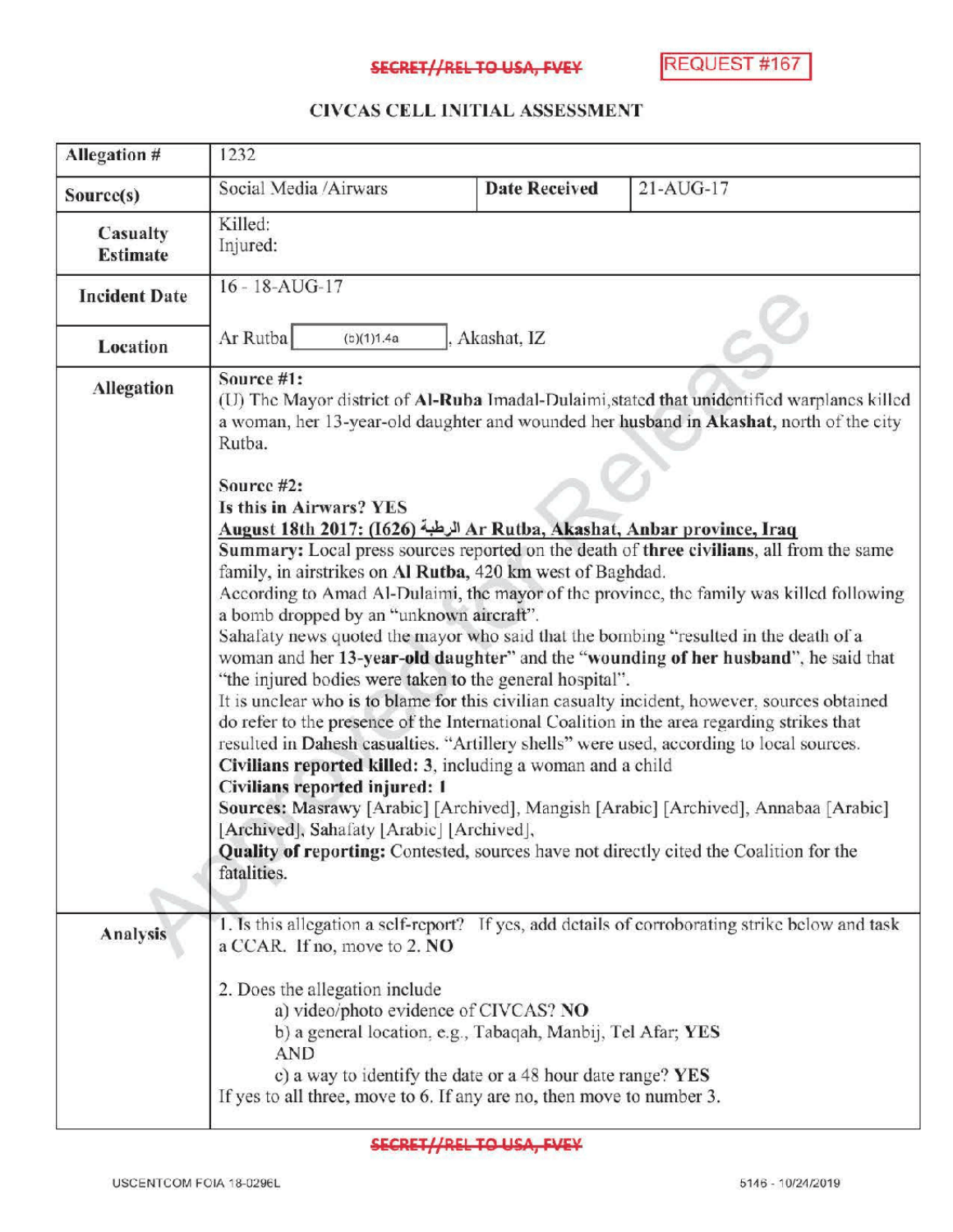|                                        | 3. Does the allegation contain a                                                                                                                                                                                                                                                                                                                                                                                                 |
|----------------------------------------|----------------------------------------------------------------------------------------------------------------------------------------------------------------------------------------------------------------------------------------------------------------------------------------------------------------------------------------------------------------------------------------------------------------------------------|
|                                        | a) General Day, YES                                                                                                                                                                                                                                                                                                                                                                                                              |
|                                        | <b>AND</b>                                                                                                                                                                                                                                                                                                                                                                                                                       |
|                                        | b) Specific location, e.g., MGRS or specific building? NO                                                                                                                                                                                                                                                                                                                                                                        |
|                                        | If yes to the two, then move to 6. If any are no, move to number 4.                                                                                                                                                                                                                                                                                                                                                              |
|                                        | 4.a. Is the allegation from a single source (even if there are multiple sources, look at whether<br>the sources lack independence, i.e., all derived from one source)? If yes, move to 4.b. If no,<br>move to 5. NO<br>4.b. Is the single source a high quality source (well known/credible news source) OR does it                                                                                                              |
|                                        | provide specific facts that may warrant a CCAR, i.e., a way to narrow down a reasonable                                                                                                                                                                                                                                                                                                                                          |
|                                        | list of strikes to assess. If yes, move to 6. If no, then move to 4.c<br>4.e. Has media interviewed witnesses and/or victims? If yes, then contact journalist and re-                                                                                                                                                                                                                                                            |
|                                        | assess. If no, then close the allegation.                                                                                                                                                                                                                                                                                                                                                                                        |
|                                        |                                                                                                                                                                                                                                                                                                                                                                                                                                  |
|                                        | 5.a. Are any of the sources high quality? If yes, move to 6. If no, move to 5.b.<br>5.b. Are there at least two corroborating sources (total of 3) that independently reported the<br>allegation, OR does it provide specific facts that may warrant a CCAR? If yes, move<br>If no, close the allegation.                                                                                                                        |
|                                        |                                                                                                                                                                                                                                                                                                                                                                                                                                  |
|                                        | 6. Does the allegation contain sufficient information on the time, location and details to<br>make an assessment of credibility? I.e., does it provide enough information to determine the<br>date within 48 hour; does it provide enough information to determine a neighborhood,<br>landmark, or other way to where the alleged incident occurred within a .5km radius? If yes,<br>move to 7. If no, close the allegation. YES |
|                                        |                                                                                                                                                                                                                                                                                                                                                                                                                                  |
|                                        | 7. Are there any potentially corroborating strikes? If yes, answer the below questions and<br>task CCAR. If no, close allegation. NO                                                                                                                                                                                                                                                                                             |
|                                        | 1. Assessed date of incident: 16 - 18-AUG-17                                                                                                                                                                                                                                                                                                                                                                                     |
|                                        | 2. Location: Ar Rutba<br>Akashat, IZ<br>(b)(1)1.4a                                                                                                                                                                                                                                                                                                                                                                               |
|                                        |                                                                                                                                                                                                                                                                                                                                                                                                                                  |
|                                        | 3. Corroborating strikes:                                                                                                                                                                                                                                                                                                                                                                                                        |
|                                        |                                                                                                                                                                                                                                                                                                                                                                                                                                  |
|                                        | IZ & SY<br>MAT, 0 results                                                                                                                                                                                                                                                                                                                                                                                                        |
|                                        | CJTF log, 0 results                                                                                                                                                                                                                                                                                                                                                                                                              |
|                                        | CJTF kmz, 0 results                                                                                                                                                                                                                                                                                                                                                                                                              |
|                                        | <b>CAOC</b> log, 0 results                                                                                                                                                                                                                                                                                                                                                                                                       |
|                                        |                                                                                                                                                                                                                                                                                                                                                                                                                                  |
|                                        | <u>IZ</u><br>CJFLCC log, -email (Start 18 MAY 2017), 0 results                                                                                                                                                                                                                                                                                                                                                                   |
|                                        |                                                                                                                                                                                                                                                                                                                                                                                                                                  |
| <b>Non-US Coalition</b><br>Involvement |                                                                                                                                                                                                                                                                                                                                                                                                                                  |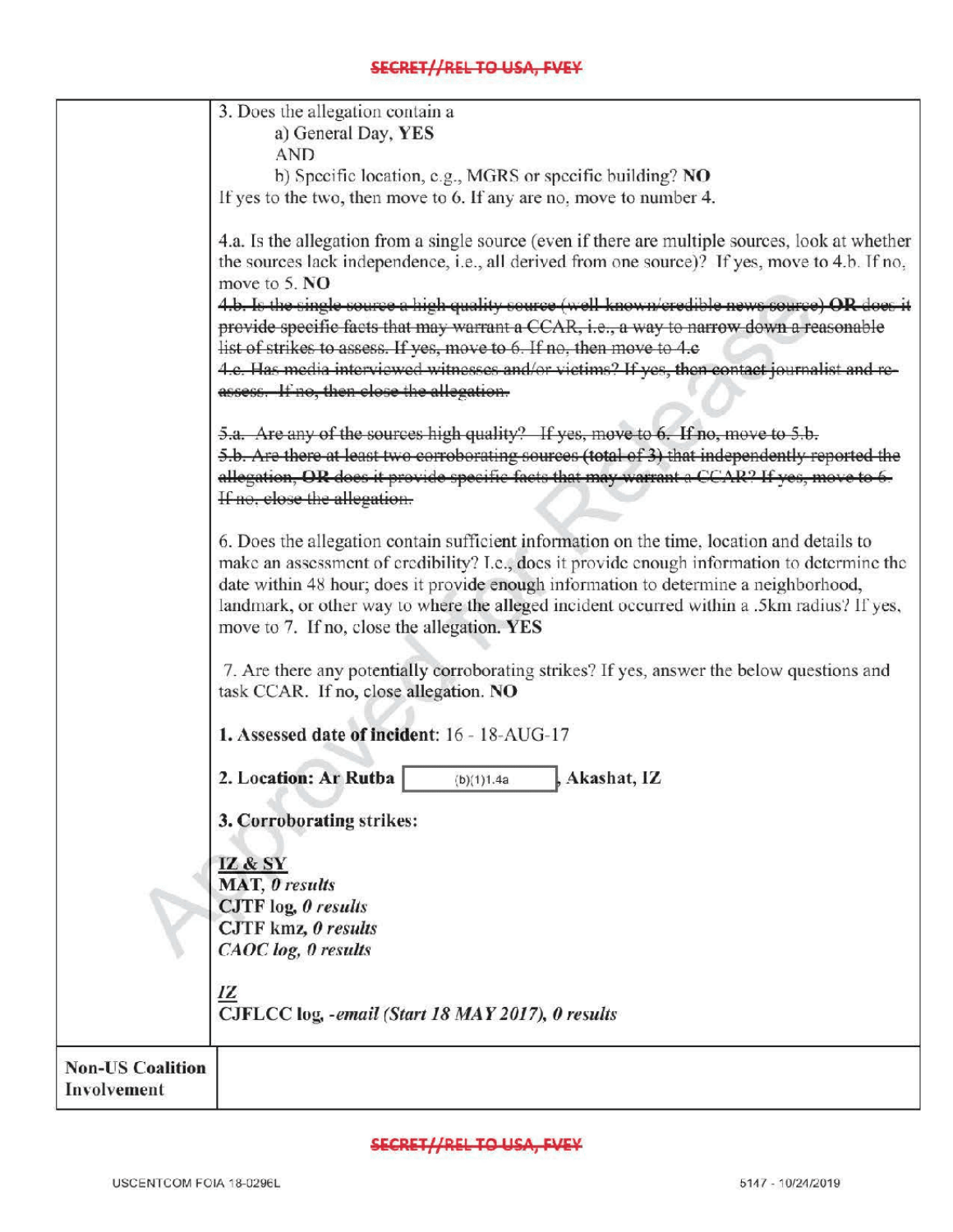## SECRET//REL TO USA, FVEY

| <b>Decision</b>               | Close at the IA due to insufficient evidence to corroborate the allegation.                                                                                                                                                                                                                        |  |  |
|-------------------------------|----------------------------------------------------------------------------------------------------------------------------------------------------------------------------------------------------------------------------------------------------------------------------------------------------|--|--|
|                               | There are no strikes in or around the location and timeframe alleged.<br>The allegation is very poor and it is contested among the sources where the allegation<br>has occurred, therefore, a search for strikes was conducted on all areas, and no strikes<br>were found in any of the locations. |  |  |
| Report<br><b>Approved By:</b> | $(b)(3) 10$ USC 130b; $(b)(6)$                                                                                                                                                                                                                                                                     |  |  |

SECRET//REL TO USA, FVEY

 $\mathcal{R}$ 

relationship